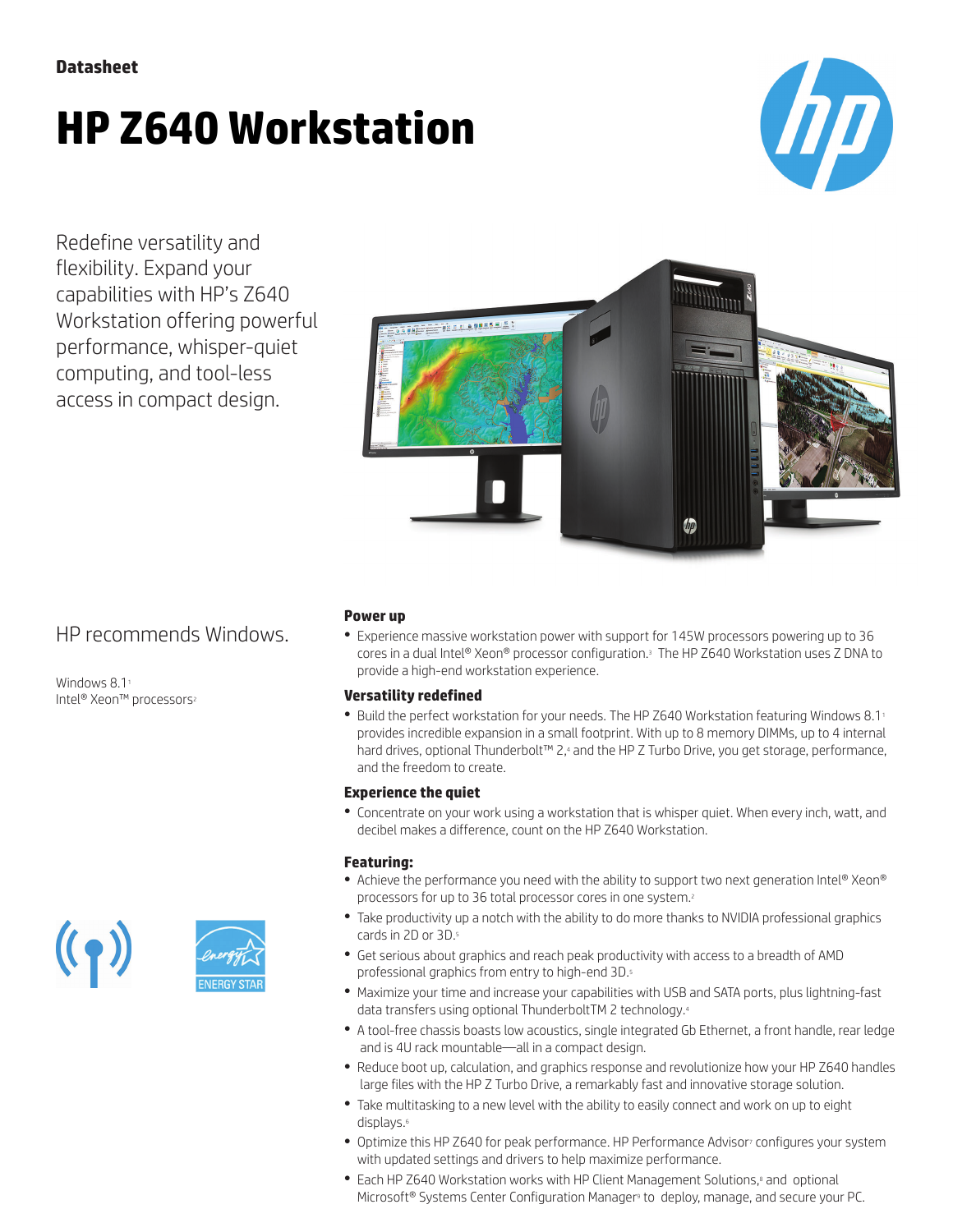## Datasheet | HP Z640 Workstation **HP recommends Windows.**

## **HP Z640 Workstation Specifications Table**





| <b>Form Factor</b>           | Rackable minitower                                                                                                                                                                                                                                                                                                                                                                                                                                                                                                                                                                                                                                                                                                                                                                                                                                                                                                                                                                                                                                                                                                                                                                                                                                                                                                                                                                                                                                                                                                                                                                                                                                                                                                                                                                                                                                                                         |  |  |
|------------------------------|--------------------------------------------------------------------------------------------------------------------------------------------------------------------------------------------------------------------------------------------------------------------------------------------------------------------------------------------------------------------------------------------------------------------------------------------------------------------------------------------------------------------------------------------------------------------------------------------------------------------------------------------------------------------------------------------------------------------------------------------------------------------------------------------------------------------------------------------------------------------------------------------------------------------------------------------------------------------------------------------------------------------------------------------------------------------------------------------------------------------------------------------------------------------------------------------------------------------------------------------------------------------------------------------------------------------------------------------------------------------------------------------------------------------------------------------------------------------------------------------------------------------------------------------------------------------------------------------------------------------------------------------------------------------------------------------------------------------------------------------------------------------------------------------------------------------------------------------------------------------------------------------|--|--|
| <b>Operating System</b>      | Windows 8.1 Pro 64 1<br>Windows 7 Professional 64 (available through downgrade rights from Windows 8.1 Pro 64) <sup>2</sup><br>Windows 7 Professional 64 (National Academic) 1<br>HP Installer Kit for Linux                                                                                                                                                                                                                                                                                                                                                                                                                                                                                                                                                                                                                                                                                                                                                                                                                                                                                                                                                                                                                                                                                                                                                                                                                                                                                                                                                                                                                                                                                                                                                                                                                                                                               |  |  |
|                              | (HP Linux Installer Kit includes drivers for 64-bit versions of Red Hat® Enterprise Linux 5 and 6 and SUSE Linux Enterprise Desktop 11. Download Red Hat Enterprise<br>Linux (1-year paper license only) which is available as a second operating system.)                                                                                                                                                                                                                                                                                                                                                                                                                                                                                                                                                                                                                                                                                                                                                                                                                                                                                                                                                                                                                                                                                                                                                                                                                                                                                                                                                                                                                                                                                                                                                                                                                                 |  |  |
| <b>Processor Family</b>      | Intel® Xeon® E5 v3 processor                                                                                                                                                                                                                                                                                                                                                                                                                                                                                                                                                                                                                                                                                                                                                                                                                                                                                                                                                                                                                                                                                                                                                                                                                                                                                                                                                                                                                                                                                                                                                                                                                                                                                                                                                                                                                                                               |  |  |
| Processors <sup>3,4</sup>    | Intel® Xeon® E5-2699 v3 (2.3 GHz, 45 MB cache, 18 cores, Intel® vPro™); Intel® Xeon® E5-2697 v3 (2.6 GHz, 35 MB cache, 14 cores, Intel®<br>vPro™); Intel® Xeon® E5-2695 v3 (2.3 GHz, 35 MB cache, 14 cores, Intel® vPro™); Intel® Xeon® E5-2690 v3 (2.6 GHz, 30 MB cache, 12 cores,<br>Intel® vPro™); Intel® Xeon® E5-2683 v3 (2.0 GHz, 35 MB cache, 14 cores, Intel® vPro™); Intel® Xeon® E5-2680 v3 (2.5 GHz, 30 MB cache, 12<br>cores, Intel® vPro™); Intel® Xeon® E5-2670 v3 (2.3 GHz, 30 MB cache, 12 cores, Intel® vPro™); Intel® Xeon® E5-2667 v3 (3.2 GHz, 20 MB cache, 8<br>cores, Intel® vPro™); Intel® Xeon® E5-2660 v3 (2.6 GHz, 25 MB cache, 10 cores, Intel® vPro™); Intel® Xeon® E5-2650 v3 (2.3 GHz, 25 MB cache,<br>10 cores, Intel® vPro™); Intel® Xeon® E5-2643 v3 (3.4 GHz, 20 MB cache, 6 cores, Intel® vPro™); Intel® Xeon® E5-2640 v3 (2.6 GHz, 20 MB cache,<br>8 cores, Intel® vPro™); Intel® Xeon® E5-2637 v3 (3.5 GHz, 15 MB cache, 4 cores, Intel® vPro™); Intel® Xeon® E5-2630 v3 (2.4 GHz, 20 MB cache, 8<br>cores, Intel® vPro™); Intel® Xeon® E5-2623 v3 (3.0 GHz, 10 MB cache, 4 cores, Intel® vPro™); Intel® Xeon® E5-2620 v3 (2.4 GHz, 15 MB cache, 6<br>cores, Intel® vPro™); Intel® Xeon® E5-2609 v3 (1.9 GHz, 15 MB cache, 6 cores, Intel® vPro™); Intel® Xeon® E5-2603 v3 (1.6 GHz, 15 MB cache, 6<br>cores, Intel® vPro™); Intel® Xeon® E5-1680 v3 (3.2 GHz, 20 MB cache, 8 cores, Intel® vPro™); Intel® Xeon® E5-1660 v3 (3.0 GHz, 20 MB cache, 8<br>cores, Intel® vPro™); Intel® Xeon® E5-1650 v3 (3.5 GHz, 15 MB cache, 6 cores, Intel® vPro™); Intel® Xeon® E5-1630 v3 (3.7 GHz, 10 MB cache, 4<br>cores, Intel® vPro™); Intel® Xeon® E5-1620 v3 (3.5 GHz, 10 MB cache, 4 cores, Intel® vPro™); Intel® Xeon® E5-1607 v3 (3.1 GHz, 10 MB cache, 4<br>cores, Intel® vPro™); Intel® Xeon® E5-1603 v3 (2.8 GHz, 10 MB cache, 4 cores, Intel® vPro™) |  |  |
| Chipset                      | Intel® C612                                                                                                                                                                                                                                                                                                                                                                                                                                                                                                                                                                                                                                                                                                                                                                                                                                                                                                                                                                                                                                                                                                                                                                                                                                                                                                                                                                                                                                                                                                                                                                                                                                                                                                                                                                                                                                                                                |  |  |
| <b>Memory</b>                | 256 GB DDR4-2133 ECC Registered RAM 8<br>32 GB DDR4-2133 ECC Load-reduced RAM<br>Actual memory speed dependent on processor. Only Registered and Load-reduced ECC DIMMs are supported.<br>4 DIMM (with 1 processor) and 8 DIMM (with 2 processors)                                                                                                                                                                                                                                                                                                                                                                                                                                                                                                                                                                                                                                                                                                                                                                                                                                                                                                                                                                                                                                                                                                                                                                                                                                                                                                                                                                                                                                                                                                                                                                                                                                         |  |  |
| <b>Internal Storage</b>      | 300 GB up to 600 GB SAS (15000 rpm) 5<br>300 GB up to 1.2 TB SAS (10000 rpm) 5<br>500 GB up to 3 TB SATA (7200 rpm) 5<br>500 GB SATA SED 5<br>128 GB up to 1 TB SATA SSD 5<br>256 GB SATA SE SSD 5<br>256 GB up to 512 GB HP Z Turbo Drive (PCIe SSD) <sup>5</sup>                                                                                                                                                                                                                                                                                                                                                                                                                                                                                                                                                                                                                                                                                                                                                                                                                                                                                                                                                                                                                                                                                                                                                                                                                                                                                                                                                                                                                                                                                                                                                                                                                         |  |  |
| <b>Optical Storage</b>       | Slim SATA DVD-ROM; Slim SATA SuperMulti DVD writer; Slim SATA Blu-ray writer 6,7                                                                                                                                                                                                                                                                                                                                                                                                                                                                                                                                                                                                                                                                                                                                                                                                                                                                                                                                                                                                                                                                                                                                                                                                                                                                                                                                                                                                                                                                                                                                                                                                                                                                                                                                                                                                           |  |  |
| <b>Additional Storage</b>    | 115-in-1 media card reader (optional)                                                                                                                                                                                                                                                                                                                                                                                                                                                                                                                                                                                                                                                                                                                                                                                                                                                                                                                                                                                                                                                                                                                                                                                                                                                                                                                                                                                                                                                                                                                                                                                                                                                                                                                                                                                                                                                      |  |  |
| <b>Available Graphics</b>    | Professional 2D: NVIDIA NVS 310 (512 MB); NVIDIA NVS 315 (1 GB); NVIDIA NVS 510 (2 GB)<br>Entry 3D: NVIDIA Quadro K420 (1 GB); NVIDIA Quadro K620 (2 GB)<br>Mid-range 3D: NVIDIA Quadro K2200 (4 GB); AMD FirePro W2100 (2 GB); AMD FirePro W5100 (4 GB)<br>High-end 3D: NVIDIA Quadro K4200 (4 GB); NVIDIA Quadro K5200 (8 GB); NVIDIA Quadro K6000 (12 GB)                                                                                                                                                                                                                                                                                                                                                                                                                                                                                                                                                                                                                                                                                                                                                                                                                                                                                                                                                                                                                                                                                                                                                                                                                                                                                                                                                                                                                                                                                                                               |  |  |
| Audio                        | Integrated Realtek HD ALC221                                                                                                                                                                                                                                                                                                                                                                                                                                                                                                                                                                                                                                                                                                                                                                                                                                                                                                                                                                                                                                                                                                                                                                                                                                                                                                                                                                                                                                                                                                                                                                                                                                                                                                                                                                                                                                                               |  |  |
| <b>Communications</b>        | Integrated Intel I218LM PCIe GbE; Intel I210-T1 PCIe GbE (optional); HP X520 10 GbE Dual Port Adapter (optional); HP 10 GbE SFP+SR Transceiver<br>(optional); HP 361T PCle dual-port gigabit (optional); Intel 7260 802.11a/b/g/n PCle WLAN (optional) 9                                                                                                                                                                                                                                                                                                                                                                                                                                                                                                                                                                                                                                                                                                                                                                                                                                                                                                                                                                                                                                                                                                                                                                                                                                                                                                                                                                                                                                                                                                                                                                                                                                   |  |  |
| <b>Expansion Slots</b>       | 2 PCIe Gen3 x16: 1 PCIe Gen3 x8 (open-ended): 1 PCIe Gen2 x4 (open-ended): 1 PCIe Gen2 x1 (open-ended): 1 PCI<br>Open-ended connector allows a greater bandwidth card to be installed physically into a lower bandwidth connector/slot.                                                                                                                                                                                                                                                                                                                                                                                                                                                                                                                                                                                                                                                                                                                                                                                                                                                                                                                                                                                                                                                                                                                                                                                                                                                                                                                                                                                                                                                                                                                                                                                                                                                    |  |  |
| <b>Ports and Connectors</b>  | Front: 4 USB 3.0; 1 headset; 1 microphone<br>Back: 4 USB 3.0; 2 USB 2.0; 2 PS/2; 1 RJ-45; 1 audio line in; 1 audio line out<br>Internal: 1 USB 2.0; 1 USB 3.0<br>Internal USB 2.0 available by the 2x5 header. Internal USB 3.0 available by the 2x10 header.                                                                                                                                                                                                                                                                                                                                                                                                                                                                                                                                                                                                                                                                                                                                                                                                                                                                                                                                                                                                                                                                                                                                                                                                                                                                                                                                                                                                                                                                                                                                                                                                                              |  |  |
| <b>Drive Bays(Internal)</b>  | Two 3.5"                                                                                                                                                                                                                                                                                                                                                                                                                                                                                                                                                                                                                                                                                                                                                                                                                                                                                                                                                                                                                                                                                                                                                                                                                                                                                                                                                                                                                                                                                                                                                                                                                                                                                                                                                                                                                                                                                   |  |  |
| <b>Drive Bays (External)</b> | Two 5.25"; One slim ODD                                                                                                                                                                                                                                                                                                                                                                                                                                                                                                                                                                                                                                                                                                                                                                                                                                                                                                                                                                                                                                                                                                                                                                                                                                                                                                                                                                                                                                                                                                                                                                                                                                                                                                                                                                                                                                                                    |  |  |
| <b>Input Device</b>          | HP PS/2 Keyboard; HP USB Keyboard; HP USB SmartCard Keyboard; HP Wireless Keyboard and Mouse; <sup>10</sup> ; HP PS/2 Mouse; HP USB Optical Mouse;<br>HP USB 1000 dpi Laser Mouse; HP USB Optical 3-Button Mouse; HP SpaceMouse Pro USB 3D Controller; HP SpacePilot Pro 3D USB Intelligent<br>Controller; 10                                                                                                                                                                                                                                                                                                                                                                                                                                                                                                                                                                                                                                                                                                                                                                                                                                                                                                                                                                                                                                                                                                                                                                                                                                                                                                                                                                                                                                                                                                                                                                              |  |  |
| <b>Software</b>              | HP Performance Advisor; HP Remote Graphics Software (RGS) 6.0; Cyberlink Media Suite & PowerDVD; Foxit PhantomPDF Express; Buy Office                                                                                                                                                                                                                                                                                                                                                                                                                                                                                                                                                                                                                                                                                                                                                                                                                                                                                                                                                                                                                                                                                                                                                                                                                                                                                                                                                                                                                                                                                                                                                                                                                                                                                                                                                      |  |  |
| <b>Security</b>              | HP Solenoid Hood Lock & Hood Sensor; HP Business PC Security Lock Kit 9                                                                                                                                                                                                                                                                                                                                                                                                                                                                                                                                                                                                                                                                                                                                                                                                                                                                                                                                                                                                                                                                                                                                                                                                                                                                                                                                                                                                                                                                                                                                                                                                                                                                                                                                                                                                                    |  |  |
| Power                        | 925 W 90% efficient, active PFC                                                                                                                                                                                                                                                                                                                                                                                                                                                                                                                                                                                                                                                                                                                                                                                                                                                                                                                                                                                                                                                                                                                                                                                                                                                                                                                                                                                                                                                                                                                                                                                                                                                                                                                                                                                                                                                            |  |  |
| <b>Dimensions</b>            | $6.75 \times 18.3 \times 17.5$ in<br>17.5 x 46.48 x 44.45 cm                                                                                                                                                                                                                                                                                                                                                                                                                                                                                                                                                                                                                                                                                                                                                                                                                                                                                                                                                                                                                                                                                                                                                                                                                                                                                                                                                                                                                                                                                                                                                                                                                                                                                                                                                                                                                               |  |  |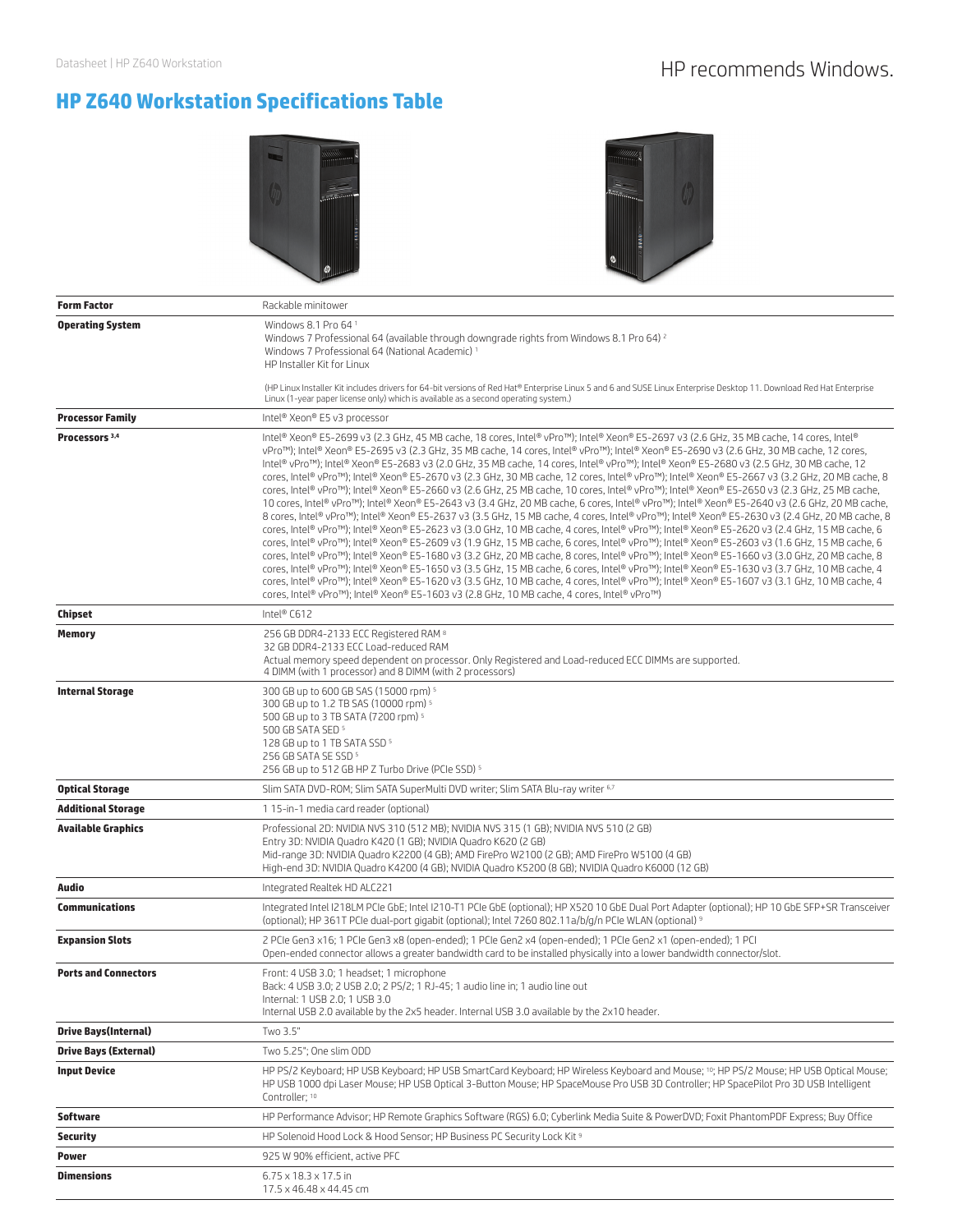| Weight                              | 33.1 lb                                                                                                                                                                                                                                                                                                                                                 |  |  |
|-------------------------------------|---------------------------------------------------------------------------------------------------------------------------------------------------------------------------------------------------------------------------------------------------------------------------------------------------------------------------------------------------------|--|--|
|                                     | 15 kg                                                                                                                                                                                                                                                                                                                                                   |  |  |
|                                     | (Exact weight depends upon configuration.)                                                                                                                                                                                                                                                                                                              |  |  |
| <b>Energy Efficiency Compliance</b> | ENERGY STAR® qualified and EPEAT® registered configurations available 11                                                                                                                                                                                                                                                                                |  |  |
| <b>Environmental Certification</b>  | Low halogen <sup>12</sup>                                                                                                                                                                                                                                                                                                                               |  |  |
| <b>Compatible Displays</b>          | HP Z Display Z30i 30-inch IPS LED Backlit Monitor; HP Z Display Z27i 27-inch IPS LED Backlit Monitor; HP Z Display Z24i 24-inch IPS LED Backlit<br>Monitor; HP Z Display Z23i 23-inch IPS LED Backlit Monitor; HP Z Display Z22i 21.5-inch IPS LED Backlit Monitor; HP DreamColor Z27x<br>Professional Display; HP DreamColor Z24x Professional Display |  |  |
| Warranty                            | Protected by HP Services, including a standard limited 3 years parts, 3 years labor, and 3 years onsite service (3/3/3) warranty. Certain<br>restrictions and exclusions apply.                                                                                                                                                                         |  |  |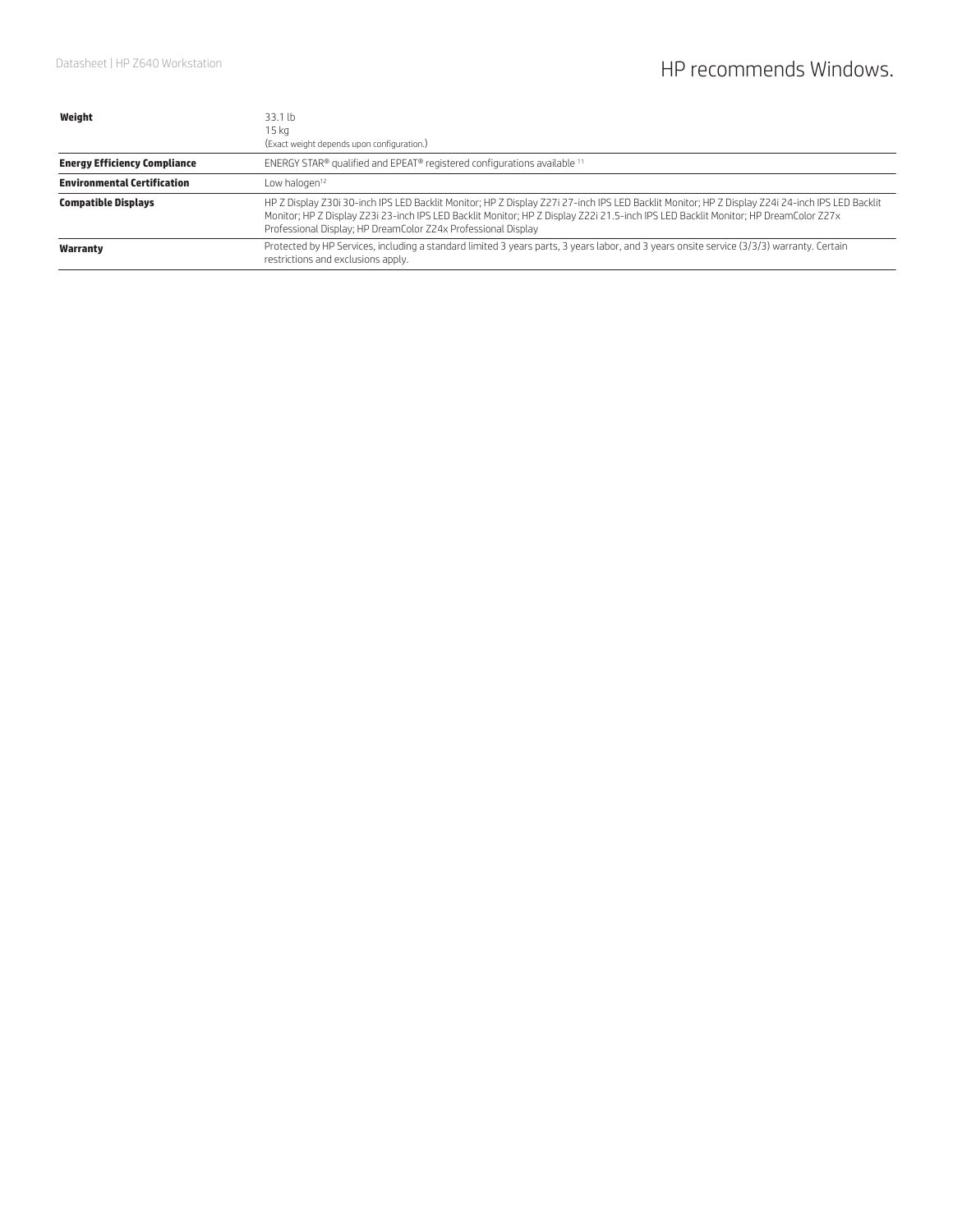## Datasheet | HP Z640 Workstation **HP recommends Windows.**

## **HP Z640 Workstation**

## Accessories and services (not included)

| HP Thunderbolt-2 PCIe 1-port<br>I/O Card                                     |                  | Ultra-fast backup, editing, and file sharing, and reduce the time on tasks on select HP Z Workstations <sup>1</sup> with this<br>1-port I/O Card driven by Thunderbolt™ 2 technology. <sup>2</sup> Power through projects with data transfer speeds<br>nearly 4x that of USB 3.0.<br><b>Product number: F3F43AA</b>                                   |
|------------------------------------------------------------------------------|------------------|-------------------------------------------------------------------------------------------------------------------------------------------------------------------------------------------------------------------------------------------------------------------------------------------------------------------------------------------------------|
| <b>HP Z Turbo Drive 256GB PCIe</b><br><b>Solid State Drive</b>               |                  | Reduce boot up, calculation, and graphics response times (even with 4K video) and revolutionize how your HP<br>Z Workstation handles large files with the HP Z Turbo Drive PCIe Solid State Drive, a remarkably affordable and<br>innovative storage solution.<br>Product number: G3G88AA                                                             |
| <b>HP Z Turbo Drive 512GB PCIe</b><br><b>Solid State Drive</b>               |                  | Reduce boot up, calculation, and graphics response times (even with 4K video) and revolutionize how your HP<br>Z Workstation handles large files with the HP Z Turbo Drive PCIe Solid State Drive, a remarkably affordable and<br>innovative storage solution.<br>Product number: G3G89AA                                                             |
| HP Z Display Z24i 24-inch IPS<br><b>LED Backlit Monitor (ENERGY</b><br>STAR) | Z24i IPS Display | Get outstanding image accuracy, exceptional adjustability, and mission-critical reliability optimized for<br>commercial environments. Built with IPS Gen 2 panels, the HP Z24i 24-inch IPS Display delivers power savings<br>over first-generation IPS technology and extra-wide viewing angles that foster collaboration.<br>Product number: D7P53A4 |